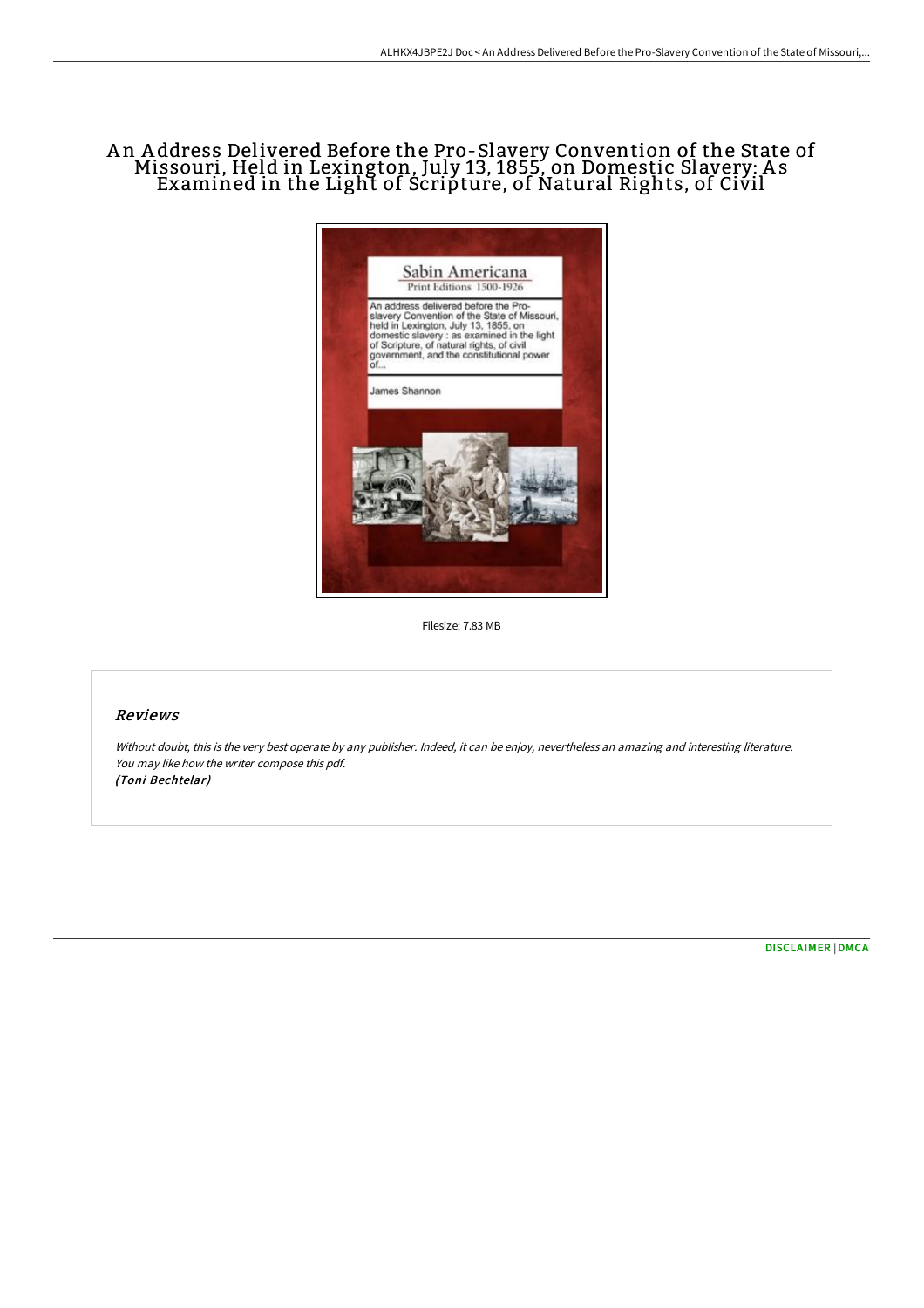## AN ADDRESS DELIVERED BEFORE THE PRO-SLAVERY CONVENTION OF THE STATE OF MISSOURI, HELD IN LEXINGTON, JULY 13, 1855, ON DOMESTIC SLAVERY: AS EXAMINED IN THE LIGHT OF SCRIPTURE, OF NATURAL RIGHTS, OF CIVIL



To read An Address Delivered Before the Pro-Slavery Convention of the State of Missouri, Held in Lexington, July 13, 1855, on Domestic Slavery: As Examined in the Light of Scripture, of Natural Rights, of Civil eBook, remember to click the hyperlink under and download the file or gain access to additional information which are in conjuction with AN ADDRESS DELIVERED BEFORE THE PRO-SLAVERY CONVENTION OF THE STATE OF MISSOURI, HELD IN LEXINGTON, JULY 13, 1855, ON DOMESTIC SLAVERY: AS EXAMINED IN THE LIGHT OF SCRIPTURE, OF NATURAL RIGHTS, OF CIVIL ebook.

Gale Ecco, Sabin Americana, United States, 2012. Paperback. Condition: New. Language: English . Brand New Book \*\*\*\*\* Print on Demand \*\*\*\*\*.Title: An address delivered before the Pro-slavery Convention of the State of Missouri, held in Lexington, July 13, 1855, on domestic slavery: as examined in the light of Scripture, of natural rights, of civil government, and the constitutional power of Congress.Author: James ShannonPublisher: Gale, Sabin Americana Description: Based on Joseph Sabin s famed bibliography, Bibliotheca Americana, Sabin Americana, 1500--1926 contains a collection of books, pamphlets, serials and other works about the Americas, from the time of their discovery to the early 1900s. Sabin Americana is rich in original accounts of discovery and exploration, pioneering and westward expansion, the U.S. Civil War and other military actions, Native Americans, slavery and abolition, religious history and more.Sabin Americana offers an up-close perspective on life in the western hemisphere, encompassing the arrival of the Europeans on the shores of North America in the late 15th century to the first decades of the 20th century. Covering a span of over 400 years in North, Central and South America as well as the Caribbean, this collection highlights the society, politics, religious beliefs, culture, contemporary opinions and momentous events of the time. It provides access to documents from an assortment of genres, sermons, political tracts, newspapers, books, pamphlets, maps, legislation, literature and more.Now for the first time, these high-quality digital scans of original works are available via print-on-demand, making them readily accessible to libraries, students, independent scholars, and readers of all ages.++++The below data was compiled from various identification fields in the bibliographic record of this title. This data is provided as an additional tool in helping to insure edition identification: ++++SourceLibrary: Huntington LibraryDocumentID: SABCP03019700CollectionID: CTRG99-B1378PublicationDate: 18550101SourceBibCitation: Selected Americana from Sabin s Dictionary of books relating to...

⊕ Read An Address Delivered Before the Pro-Slavery [Convention](http://www.bookdirs.com/an-address-delivered-before-the-pro-slavery-conv.html) of the State of Missouri, Held in Lexington, July 13, 1855, on Domestic Slavery: As Examined in the Light of Scripture, of Natural Rights, of Civil Online Download PDF An Address Delivered Before the Pro-Slavery [Convention](http://www.bookdirs.com/an-address-delivered-before-the-pro-slavery-conv.html) of the State of Missouri, Held in Lexington, July 13, 1855, on Domestic Slavery: As Examined in the Light of Scripture, of Natural Rights, of Civil